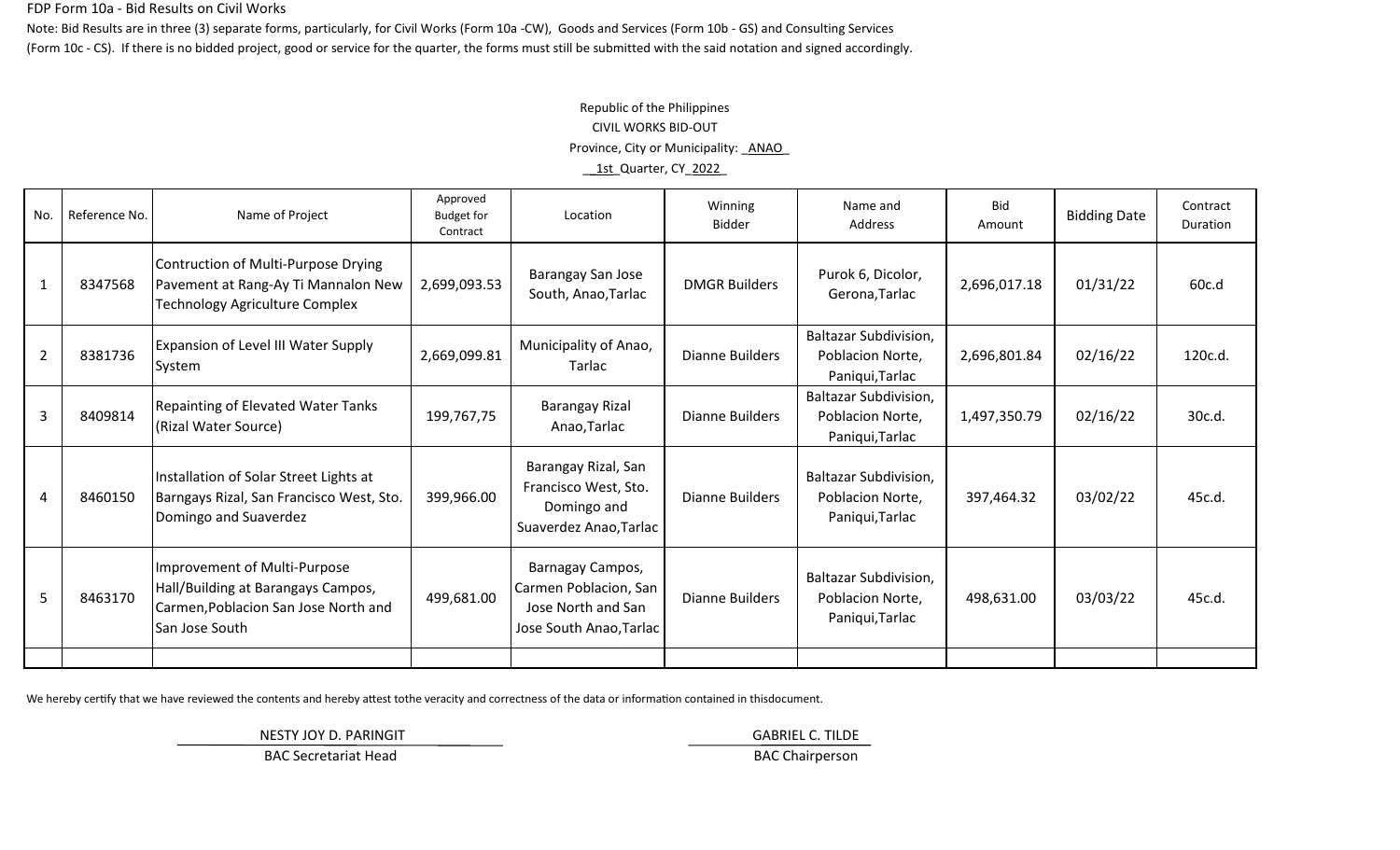FDP Form 10b - Bid Results on Goods and Services

Note: Bid Results are in three (3) separate forms, particularly, for Civil Works (Form 10a -CW), Goods and Services (Form 10b - GS) and Consulting Services (Form 10c - CS). If there is no bidded project, good or service for the quarter, the forms must still be submitted with the said notation and signed accordingly.

## Republic of Philippines GOODS AND SERVICES BID-OUT

### Province, City or Municipality: \_\_\_\_\_\_ Anao 1st Quarter, CY 2022

| Reference<br>No. | Item Description                                                                                                                                                                                                                                                             | Approved Budget for<br>Contract | Winning Bidder                                         | Name and Address Of<br>Bidder               | <b>Bid Amount</b> | Date of Bidding |
|------------------|------------------------------------------------------------------------------------------------------------------------------------------------------------------------------------------------------------------------------------------------------------------------------|---------------------------------|--------------------------------------------------------|---------------------------------------------|-------------------|-----------------|
| 8327944          | Purchase of One (1) Unit<br><b>Brad-New Four-Wheel</b><br><b>Medical Transport</b><br>Vehicle                                                                                                                                                                                | 2,004,450.00                    | <b>EMS P.L Hardware</b><br>Tools and<br>Equipment      | Blk. 2 Villa Bacolor,<br><b>Tarlac City</b> | 1,898,448.00      | 1/4/2022        |
| 8386468          | Supply and Materials for<br><b>Sustainable Community</b><br>Livelihoiod Development<br>for Farmers of the<br>Samahang Magsasakang<br>San Roque, Rizal,<br>Poblacion Inc. through<br>the DOLE Integrated<br>Livelihhod and<br><b>Emergency Employment</b><br>Program (DILEEP) | 220,000.00                      | Roam-Medica<br>Enterprises                             | San Juan De Valdez San<br>Jose, Tarlac      | 218,985.55        | 2/7/2022        |
| 8477245          | Provision of Medicine for<br>Cardiovascular-Re                                                                                                                                                                                                                               | 249,730.00                      | Roam-Medica<br>Enterprises                             | San Juan De Valdez San<br>Jose, Tarlac      | 247,225.00        | 3/8/2022        |
| 84777985         | Purchase of farm<br>Implements                                                                                                                                                                                                                                               | 400,000.00                      | I.G Bernal<br>Agricultural<br><b>Supplies Traiding</b> | <b>Barangay Poblacion</b><br>Anao, Tarlac   | 339,500.00        | 3/8/2022        |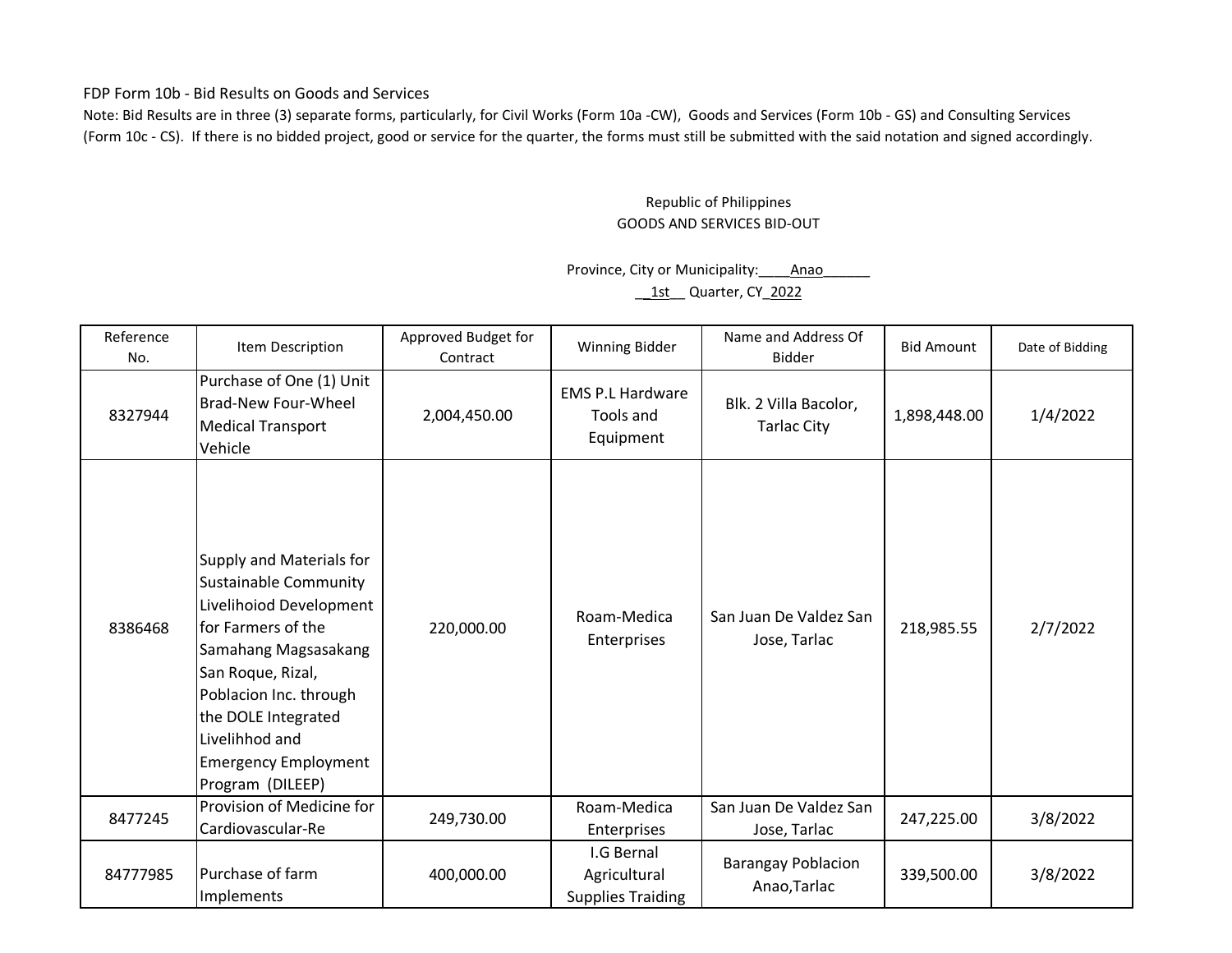| 8506275 | <b>Provision of Medicine for 1</b><br><b>Diabetes</b> | 249,890.00 | Roam-Medica<br><b>Enterprises</b> | San Juan De Valdez San<br>Jose. Tarlac | 247,426.00 | 3/17/2022 |
|---------|-------------------------------------------------------|------------|-----------------------------------|----------------------------------------|------------|-----------|
|         |                                                       |            |                                   |                                        |            |           |
|         |                                                       |            |                                   |                                        |            |           |

We hereby certify that we have reviewed the contents and hereby attest tothe veracity and correctness of the data or information contained in thisdocument.

NESTY JOY D. PARINGIT **GABRIEL C. TILDE** 

BAC Secretariat Head BAC Chairperson